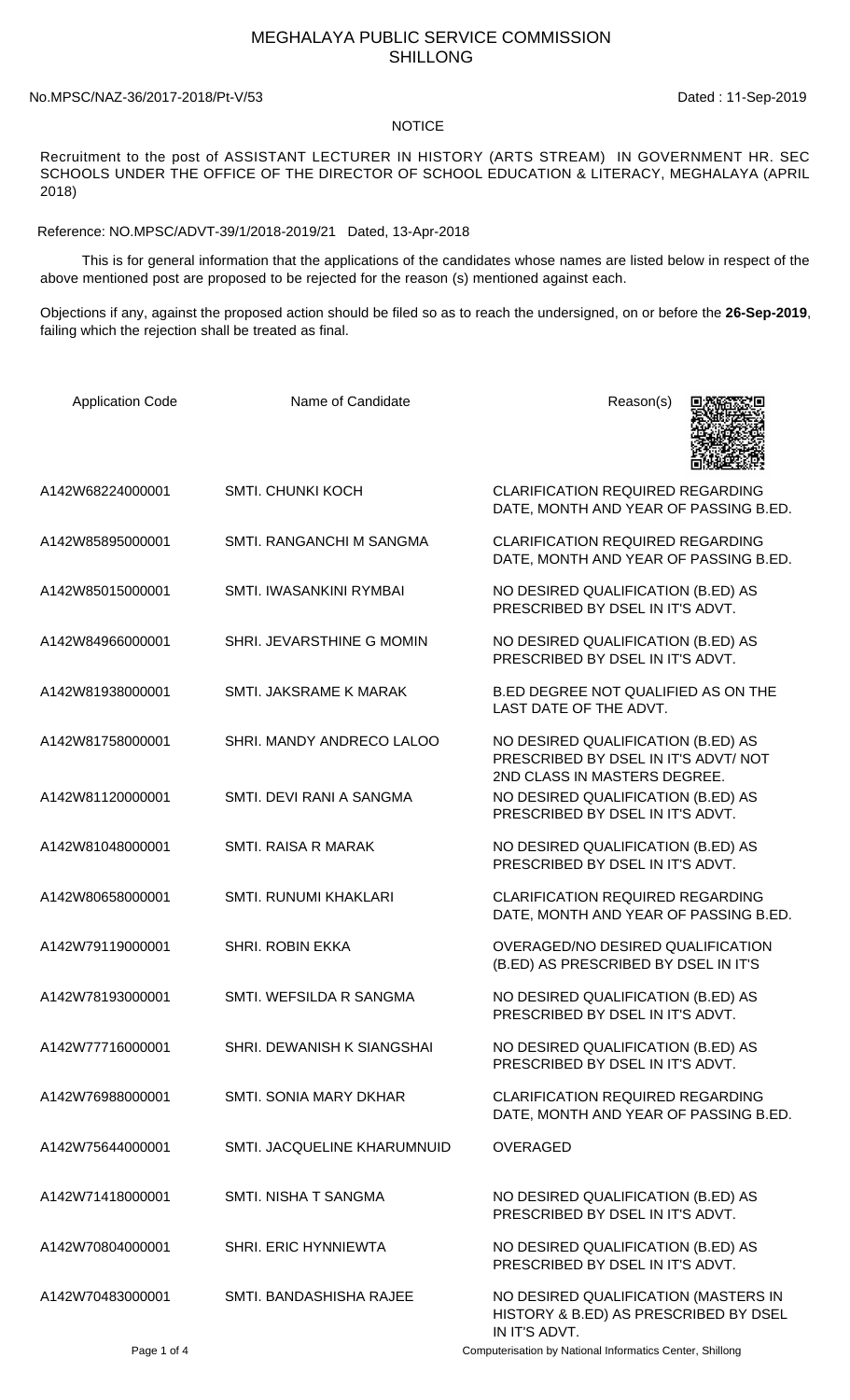| A142W69757000001 | SMTI. MONALISA M SANGMA                     | NO DESIRED QUALIFICATION (MASTERS IN<br>HISTORY) AS PRESCRIBED BY DSEL IN IT'S<br>ADVT.        |
|------------------|---------------------------------------------|------------------------------------------------------------------------------------------------|
| A142W69008000001 | SMTI. DEIMOCRACIA SOHKHIA                   | NO DESIRED QUALIFICATION (B.ED) AS<br>PRESCRIBED BY DSEL IN IT'S ADVT.                         |
| A142W75018000002 | SHRI. PROSANTO HAJONG                       | NO DESIRED QUALIFICATION (MASTERS IN<br>HISTORY) AS PRESCRIBED BY DSEL IN IT'S<br>ADVT.        |
| A142W70823000002 | <b>SHRI. TENNYSON SYIEM</b>                 | NO DESIRED QUALIFICATION (B.ED) AS<br>PRESCRIBED BY DSEL IN IT'S ADVT.                         |
| A142W74480000002 | SMTI. RANGSILI R MARAK                      | NO DESIRED QUALIFICATION (B.ED) AS<br>PRESCRIBED BY DSEL IN IT'S ADVT.                         |
| A142W76209000002 | SMTI. RINGSILCHI A SANGMA                   | NO DESIRED QUALIFICATION (B.ED) AS<br>PRESCRIBED BY DSEL IN IT'S ADVT.                         |
| A142W77394000002 | SHRI. LEOREX RONGMITHU<br><b>SANGMA</b>     | OVERAGED/NO DESIRED QUALIFICATION<br>(B.ED) AS PRESCRIBED BY DSEL IN IT'S                      |
| A142W81309000002 | SMTI. KYNTIEWLIN LYNGDOH                    | <b>CLARIFICATION REQUIRED REGARDING</b><br>DATE, MONTH AND YEAR OF PASSING MA<br>HISTORY.      |
| A142W82697000002 | SHRI. SELVENUSH SILKAM R<br><b>SANGMA</b>   | NO DESIRED QUALIFICATION (B.ED) AS<br>PRESCRIBED BY DSEL IN IT'S ADVT.                         |
| A142W83490000002 | SMTI. FABY TANORA R MARAK                   | <b>CLARIFICATION REQUIRED REGARDING</b><br>DATE, MONTH AND YEAR OF PASSING B.ED.               |
| A142W83509000002 | SMTI. MELDONA DOHLING                       | NO DESIRED QUALIFICATION (B.ED) AS<br>PRESCRIBED BY DSEL IN IT'S ADVT.                         |
| A142W83586000002 | SMTI. IBAPYNSUKLIN L MAIRANG                | NO DESIRED QUALIFICATION (MASTERS IN<br>HISTORY & B.ED) AS PRESCRIBED BY DSEL<br>IN IT'S ADVT. |
| A142W69689000003 | SMTI. ABIGAIL TEIRI MAWRIE                  | NO DESIRED QUALIFICATION (MASTERS IN<br>HISTORY & B.ED) AS PRESCRIBED BY DSEL<br>IN IT'S ADVT. |
| A142W49400000003 | SHRI. RAKESH MOCHAHARY                      | NO DESIRED QUALIFICATION (B.ED) AS<br>PRESCRIBED BY DSEL IN IT'S ADVT.                         |
| A142W45986000003 | SMTI. LARILINSHA KHARKONGOR                 | NO DESIRED QUALIFICATION (MASTERS IN<br>HISTORY & B.ED) AS PRESCRIBED BY DSEL<br>IN IT'S ADVT. |
| A142W78205000003 | SHRI. BALNANG A SANGMA                      | NO DESIRED QUALIFICATION (B.ED) AS<br>PRESCRIBED BY DSEL IN IT'S ADVT.                         |
| A142W71820000003 | SHRI. DHARMENDER KUMAR                      | NO DESIRED QUALIFICATION (MASTERS IN<br>HISTORY & B.ED) AS PRESCRIBED BY DSEL<br>IN IT'S ADVT. |
| A142W43443000003 | <b>SMTI. CHIRIK A SANGMA</b>                | NO DESIRED QUALIFICATION (B.ED) AS<br>PRESCRIBED BY DSEL IN IT'S ADVT.                         |
| A142W15302000003 | SHRI. CROWIN KOKNAL MARAK                   | NO DESIRED QUALIFICATION (B.ED) AS<br>PRESCRIBED BY DSEL IN IT'S ADVT.                         |
| A142W67180000003 | SMTI. TENGCHI A MARAK                       | NO DESIRED QUALIFICATION (B.ED) AS<br>PRESCRIBED BY DSEL IN IT'S ADVT.                         |
| A142W86272000004 | SHRI. TAPSRENG JONES KOKSI<br><b>SANGMA</b> | NO DESIRED QUALIFICATION (B.ED) AS<br>PRESCRIBED BY DSEL IN IT'S ADVT.                         |
| A142W66096000004 | SMTI. ELVIRA R MARAK                        | NO DESIRED QUALIFICATION (B.ED) AS<br>PRESCRIBED BY DSEL IN IT'S ADVT.                         |
| A142W65635000004 | <b>SMTI. KIMKIM CH MARAK</b>                | NO DESIRED QUALIFICATION (MASTERS IN<br>HISTORY & B.ED) AS PRESCRIBED BY DSEL                  |

Application Code **Name of Candidate Name of Candidate** Reason(s)

**只数确实** 

IN IT'S ADVT.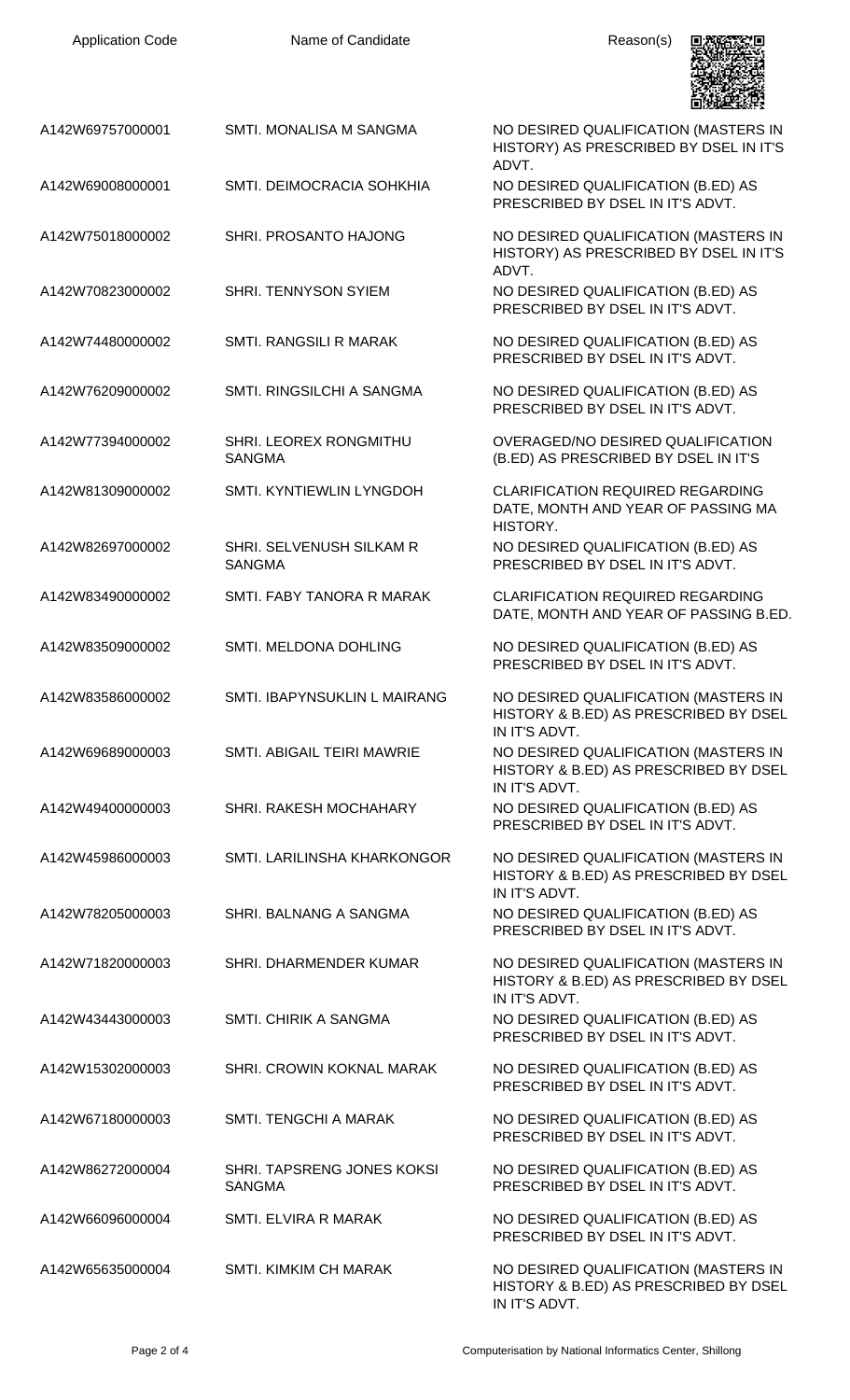| <b>Application Code</b> | Name of Candidate                            | Reason(s)                                                                                        |
|-------------------------|----------------------------------------------|--------------------------------------------------------------------------------------------------|
| A142W46817000004        | SHRI. FASSEN MAJAW                           | NO DESIRED QUALIFICATION (B.ED) AS<br>PRESCRIBED BY DSEL IN IT'S ADVT.                           |
| A142W74966000004        | SMTI, SATANCHI A SANGMA                      | NO DESIRED QUALIFICATION (B.ED) AS<br>PRESCRIBED BY DSEL IN IT'S ADVT.                           |
| A142W83679000004        | SMTI. EVAWANREE PYRBOT                       | NO DESIRED QUALIFICATION (B.ED) AS<br>PRESCRIBED BY DSEL IN IT'S ADVT.                           |
| A142W45256000005        | SMTI. HYMA HEPHZIBA GIRI D<br><b>WAANBAH</b> | NO DESIRED QUALIFICATION (B.ED) AS<br>PRESCRIBED BY DSEL IN IT'S ADVT.                           |
| A142W37575000005        | SMTI. AMRIN W MOMIN                          | NO DESIRED QUALIFICATION (B.ED) AS<br>PRESCRIBED BY DSEL IN IT'S ADVT.                           |
| A142W71402000005        | SMTI. SALLIVINA M SANGMA                     | NO DESIRED QUALIFICATION (B.ED) AS<br>PRESCRIBED BY DSEL IN IT'S ADVT.                           |
| A142W09440000005        | SMTI. MEBA KHRYIEM                           | <b>CLARIFICATION REQUIRED REGARDING</b><br>DATE, MONTH AND YEAR OF PASSING B.ED.                 |
| A142W67794000005        | SHRI. SENGPRANG AGITOK<br><b>SANGMA</b>      | NO DESIRED QUALIFICATION (B.ED) AS<br>PRESCRIBED BY DSEL IN IT'S ADVT.                           |
| A142W35297000006        | SMTI. FINZIE A SANGMA                        | NO DESIRED QUALIFICATION (B.ED) AS<br>PRESCRIBED BY DSEL IN IT'S ADVT.                           |
| A142W86118000007        | SMTI. TIEWSHAILIN LYNGDOH                    | <b>CLARIFICATION REQUIRED REGARDING</b><br>DATE, MONTH AND YEAR OF PASSING MA<br>HISTORY & B.ED. |
| A142W74830000007        | SMTI. NICEBELL K SANGMA                      | NO DESIRED QUALIFICATION (B.ED) AS<br>PRESCRIBED BY DSEL IN IT'S ADVT                            |
| A142W73763000008        | SHRI. ALEXANDER D SANGMA                     | NO DESIRED QUALIFICATION (B.ED) AS<br>PRESCRIBED BY DSEL IN IT'S ADVT.                           |
| A142W44632000008        | <b>SMTI. TIEWDAHUN M KHONGWIR</b>            | NO DESIRED QUALIFICATION (B.ED) AS<br>PRESCRIBED BY DSEL IN IT'S ADVT.                           |
| A142W13472000008        | SHRI. BLOOMINGSTAR SYIEM                     | NO DESIRED QUALIFICATION (B.ED) AS<br>PRESCRIBED BY DSEL IN IT'S ADVT.                           |
| A142W39042000011        | SMTI. ESTHER BELLE SUMER                     | NO DESIRED QUALIFICATION (B.ED) AS<br>PRESCRIBED BY DSEL IN IT'S ADVT.                           |
| A142W39093000012        | <b>SMTI. RIKA HINGE</b>                      | NO DESIRED QUALIFICATION (B.ED) AS<br>PRESCRIBED BY DSEL IN IT'S ADVT.                           |
| A142W78328000014        | SHRI. CHANGRIK M SANGMA                      | NO DESIRED QUALIFICATION (B.ED) AS<br>PRESCRIBED BY DSEL IN IT'S ADVT.                           |
| A142W64380000014        | SMTI. DILSA WATNE CH MARAK                   | NO DESIRED QUALIFICATION (B.ED) AS<br>PRESCRIBED BY DSEL IN IT'S ADVT.                           |
| A142W83085000016        | SMTI. SARALIN NONGRUM                        | OVERAGED/NO DESIRED QUALIFICATION<br>(B.ED) AS PRESCRIBED BY DSEL IN IT'S                        |
| A142W80931000017        | SHRI. PANKAJ CHOUDHARY                       | NO DESIRED QUALIFICATION (MASTERS IN<br>HISTORY & B.ED) AS PRESCRIBED BY DSEL<br>IN IT'S ADVT.   |
| A142W38752000020        | <b>SMTI. JULIANA SUCHEN</b>                  | NO DESIRED QUALIFICATION (B.ED) AS<br>PRESCRIBED BY DSEL IN IT'S ADVT.                           |
| A142W81373000025        | SMTI. ARAN RIKMAMCHI CH MARAK                | NO DESIRED QUALIFICATION (B.ED) AS<br>PRESCRIBED BY DSEL IN IT'S ADVT.                           |

Application Code **Name of Candidate** Application Code Reason(s)